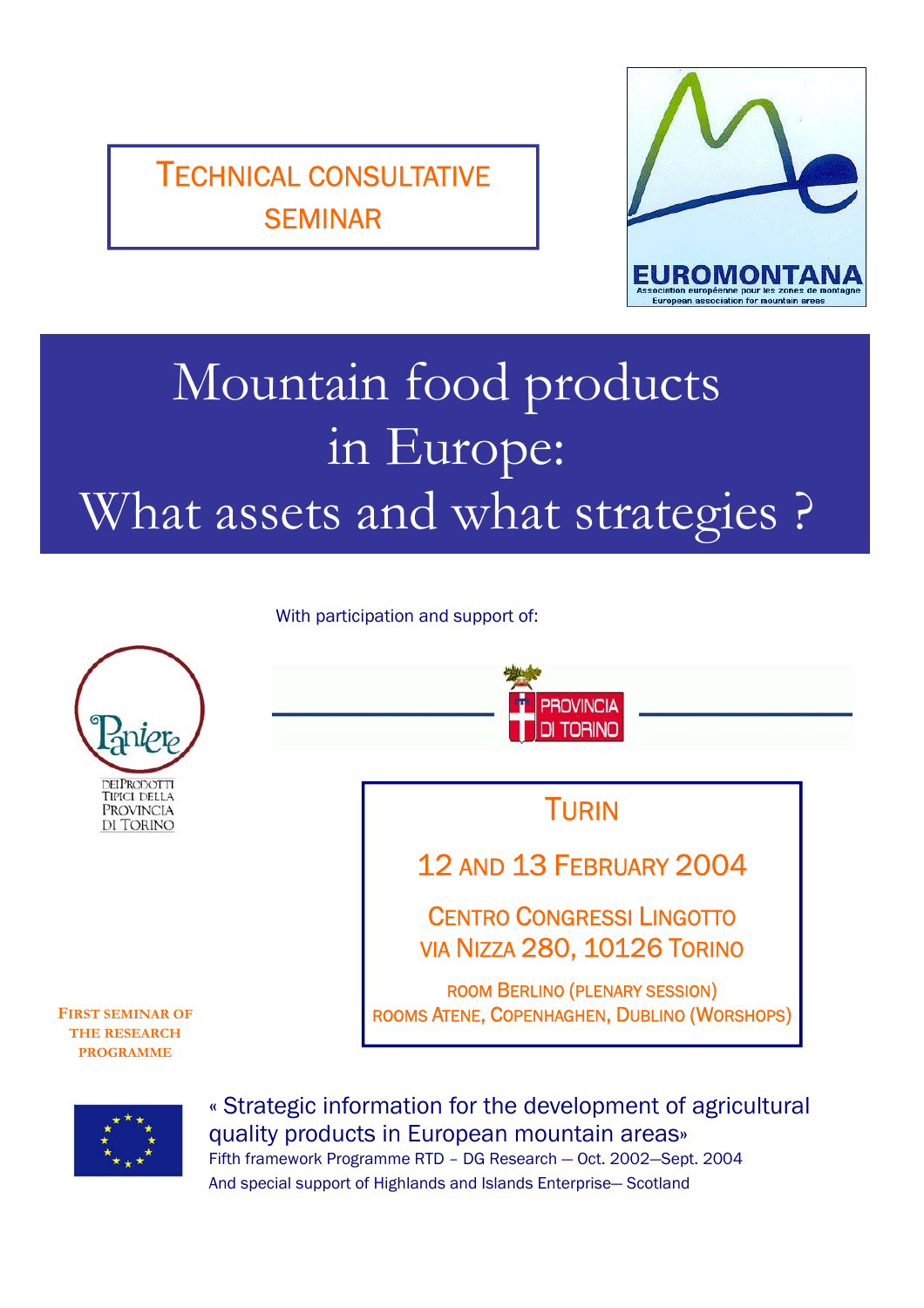## What are the 2 main objectives of the project?

Since October 2002, and within the framework of its general mission for cooperation in mountain areas, Euromontana has been leading a European-wide research programme on quality mountain food products. The mission of the project is to identify successful strategies to add value to mountain food products, as part of achieving sustainable development in mountain territories.

To meet this mission, the project has two main objectives:

- $\Rightarrow$  Establish a WEB BASED STRATEGIC INFORMATION SYSTEM on quality mountain food products to be a valuable tool for professionals working in the mountain areas of Europe;
- $\Rightarrow$  Put forward Strategic proposals for the development of mountain food products at A EUROPEAN LEVEL to the professionals responsible for policy, and its implementation, at European, regional and local levels. This should include the development of a European charter for mountain products.

## How are the consultation and validation of the results and proposals of the project to be organised?

During the first year, the local project partners, together with the steering committee, have gathered and analysed data from 10 mountain areas in Europe. This research programme now requires external input through consultation at a technical level with other professionals working in the field, to develop relevant and coherent proposals for mountains and their quality food products at the end of the project.

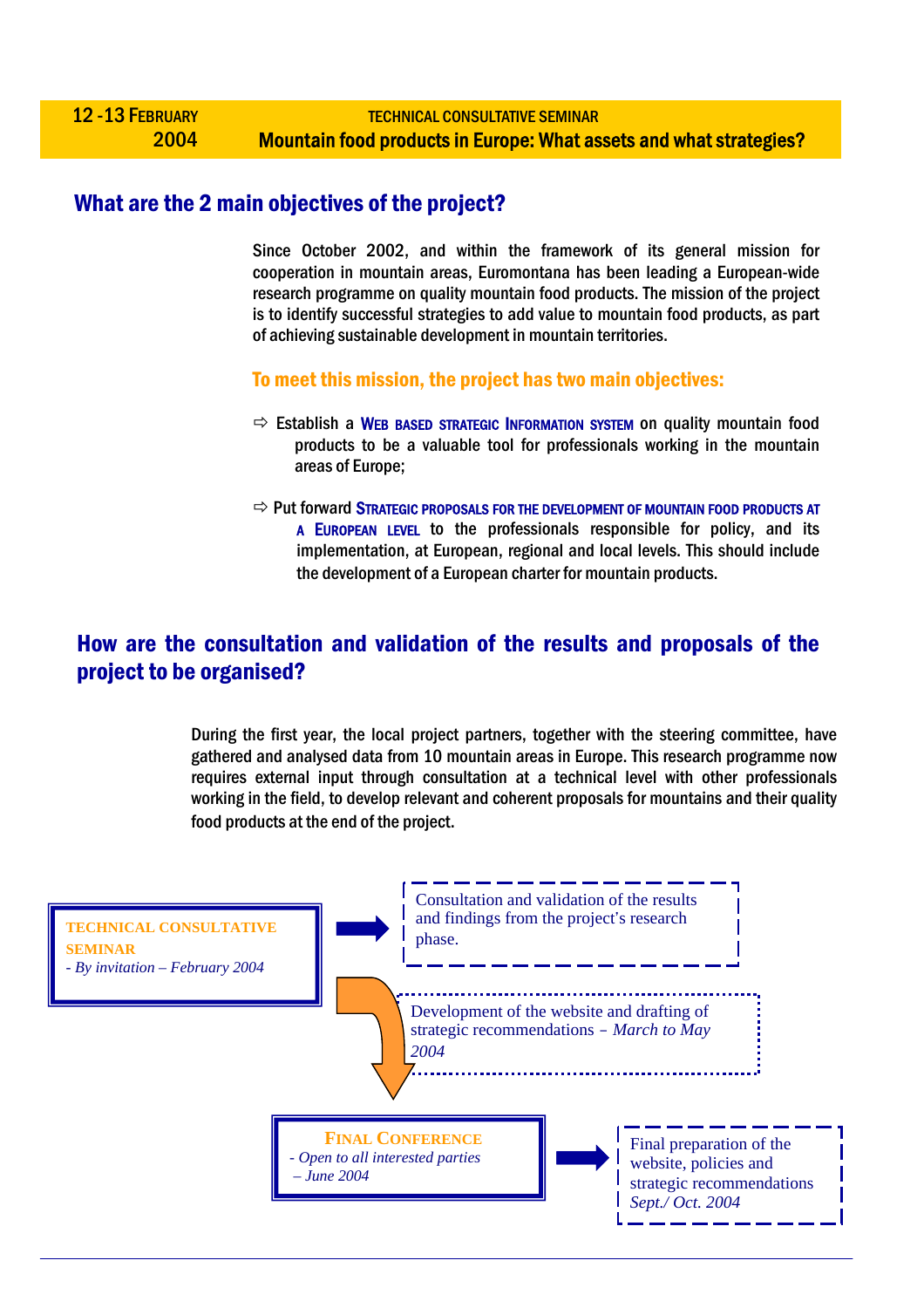## How will the two-day seminar be organised?

This seminar marks a crucial step in the project, as it will provide relevant and necessary elements to develop concrete and relevant proposals at the end of the research programme. These outputs will focus on the website and the European proposals and recommendations.

#### The two days of the seminar will cover the following:

- **THE 1ST DAY:** Presentation (plenary) and discussion (in workshops) of the research findings under two headings:
- $\checkmark$  the characteristics of mountain food products;
- $\checkmark$  current strategies being used to develop quality mountain food products.
- This will be followed by short presentations of three other related research projects on quality products.
- $\infty$  2<sup>ND</sup> DAY: Presentation (plenary) and discussion (in workshops) focusing on the two key outputs of the project:
- $\checkmark$  a web based strategic information system relating to quality mountain products;
- $\checkmark$  analyses of possible proposals/ recommendations for the sustainable development of quality mountain food products.
- The objective of this day will be to provide necessary elements to the steering committee to refine the two missions of the project.
- Conclusions of those workshops will be reported during the last half-day in front of a wider public.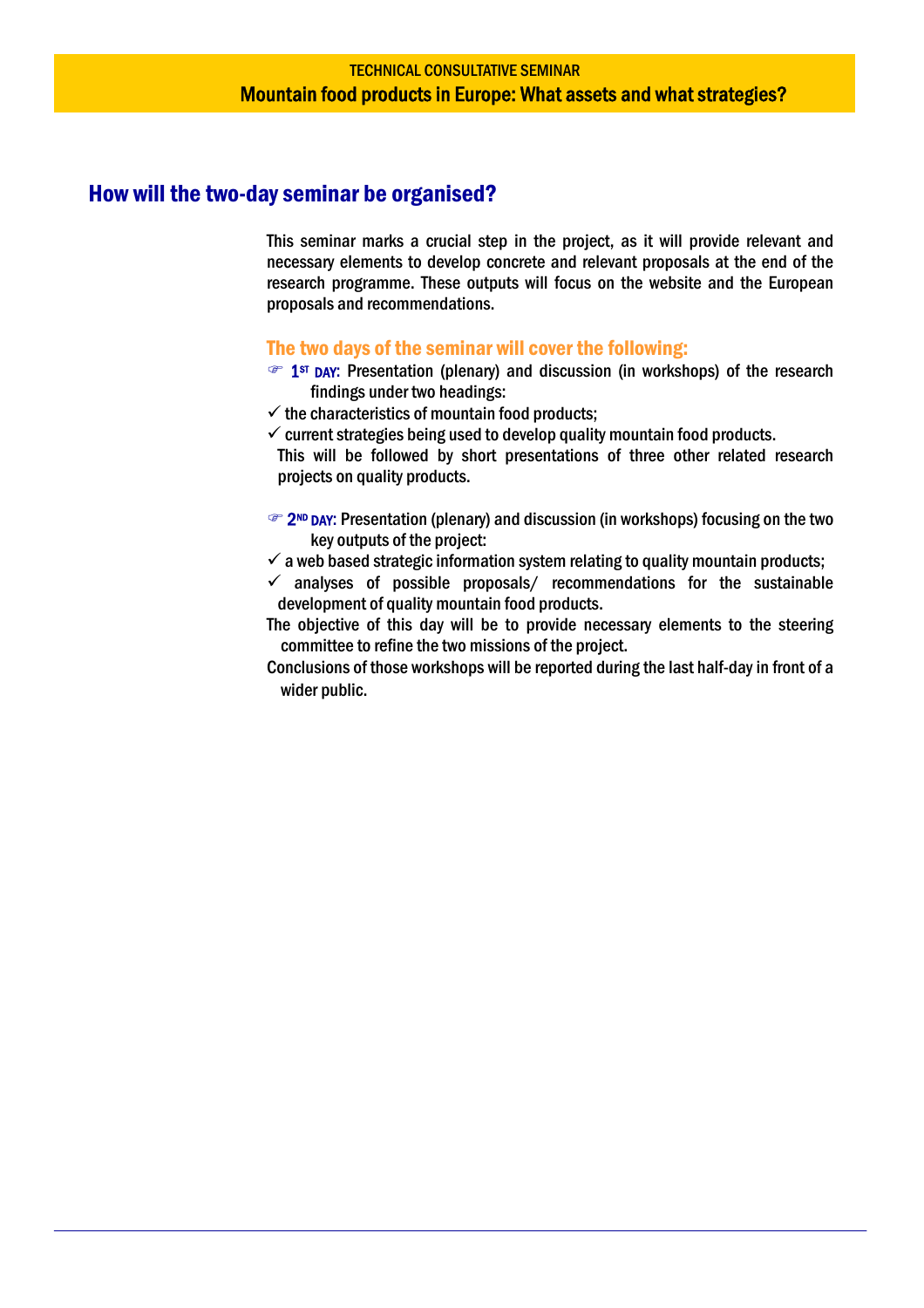| <b>TECHNICAL CONSULTATIVE SEMINAR</b><br><b>Mountain food products in Europe: What assets and what strategies?</b>                                           |
|--------------------------------------------------------------------------------------------------------------------------------------------------------------|
| <b>Registration</b>                                                                                                                                          |
| <b>Welcoming address</b>                                                                                                                                     |
| Marco BELLION - Assessor for Mountain and Agriculture, Province of Turin                                                                                     |
| <b>Introduction</b>                                                                                                                                          |
| Frank GASKELL, President of Euromontana                                                                                                                      |
| Project presentation and objectives of the seminar                                                                                                           |
| Cécile LEVRET, project manager, Euromontana                                                                                                                  |
| Plenary session: Key conclusions emerging from the<br>project research<br>Chairman: Marco BELLION - Assessor for Mountain and Agriculture, Province of Turin |
|                                                                                                                                                              |

y Findings on characteristics of mountain food products *Clara ICARAN - IKT SA, Agricultural studies and analyses Unit (Basque Country– Spain)* 

• Conditions for sustainable economical development of mountain food products *Karl HOYER – Head of research - WNRI, Western Norway Research Institute (Norway)* 

• Review of existing schemes and policies for mountain and quality products *Isabelle GUICHARD – SUAIA, Pyrenean Agricultural Institute (France)*

## 11.00—11.10 Presentation and organisation of the workshops A

*Tiberiu STEF, FAER, Agricultural Development Institute (Romania)*

## *11.10—11.30 Coffee break*

## 11.30—12.45 Workshops A: Development of the outputs of the project

y Workshop A.1/ A2: How can quality mountain food products be characterised? (*in English/ French/ Italian) Moderator: Olivier BEUCHERIE – ISARA-Lyon, Higher Agricultural Education Institute (France)* 

• Workshop A.3: What are the existing strategies for development of quality mountain food products? *(in English/ Italian)* 

*Moderator: Federico BIGARAN – Provincia di Trento (Italy)* 

• Workshop A.4: What are the existing strategies for development of quality mountain food products? *(in French/ Italian)* 

*Moderator: Emmanuel MINGASSON – SUACI, Rural Development Institute in Savoy (France)*

*12.45—14.30 Buffet of products from « Paniere » from the Province of Turin and other typical products*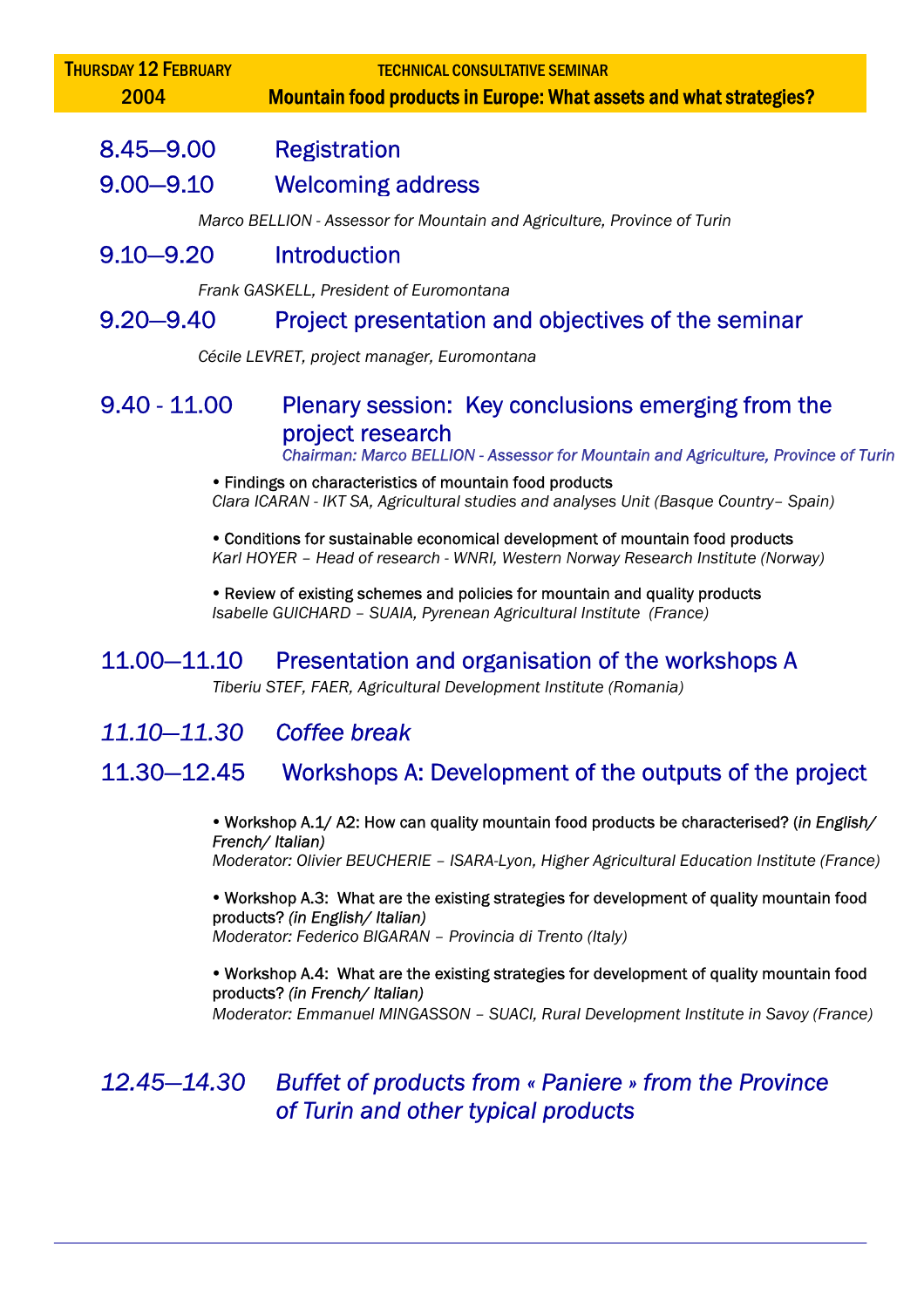## TECHNICAL CONSULTATIVE SEMINAR Mountain food products in Europe: What assets and what strategies?

#### 14.30 - 15.45 Plenary Session: Reports from the workshops A  *Chairman: Gaëlle LHERMITTE –General Secretary of Euromontana*

#### • Reporters:

*Gabriella VALLER - Province of Trento (Italy)* 

*Elena DI BELLA – Province of Turin (Italy* 

*Luis NAVARRO GARCIA - CIFA Cordoba & Sevilla, Agricultural Research and Training Centre (Andalusia - Spain)/ Cécile LEVRET - project manager, Euromontana* 

## 15.10 Debate

## *15.45—16.15 Break*

## 16.15—17.30 Plenary session: Other research studies on quality products *Chairman: Frank GASKELL – President of Euromontana*

#### • Main findings of Dolphins programme, recommendations to the European Commission: political and economical aspects

*Bertil SYLVANDER, Head of Research – INRA, National Agricultural Research Institute (France)* 

#### • Ouality products and their impacts on territorial/ rural development

Jan Douwe van der PLOEG, Head of Rural Sociology Unit - Wageningen University *(Netherlands)* 

• Research on mountain products in Italy *Sergio GRASSO - INRM – National Mountain Research Institute (Italy)* 

#### • Presentation of FAO study: "Promoting and Protecting Local Products as a Means for Sustainable Development in Mountain Regions"

*Alexia BALDASCINI, Mountain Group, in the Forest Resources Division, Forestry Department of FAO*

## 17.30 – 19.00 Meeting with representatives from the "Paniere" initiative in the Province of Turin

19.00 End of the first day

20.00 Dinner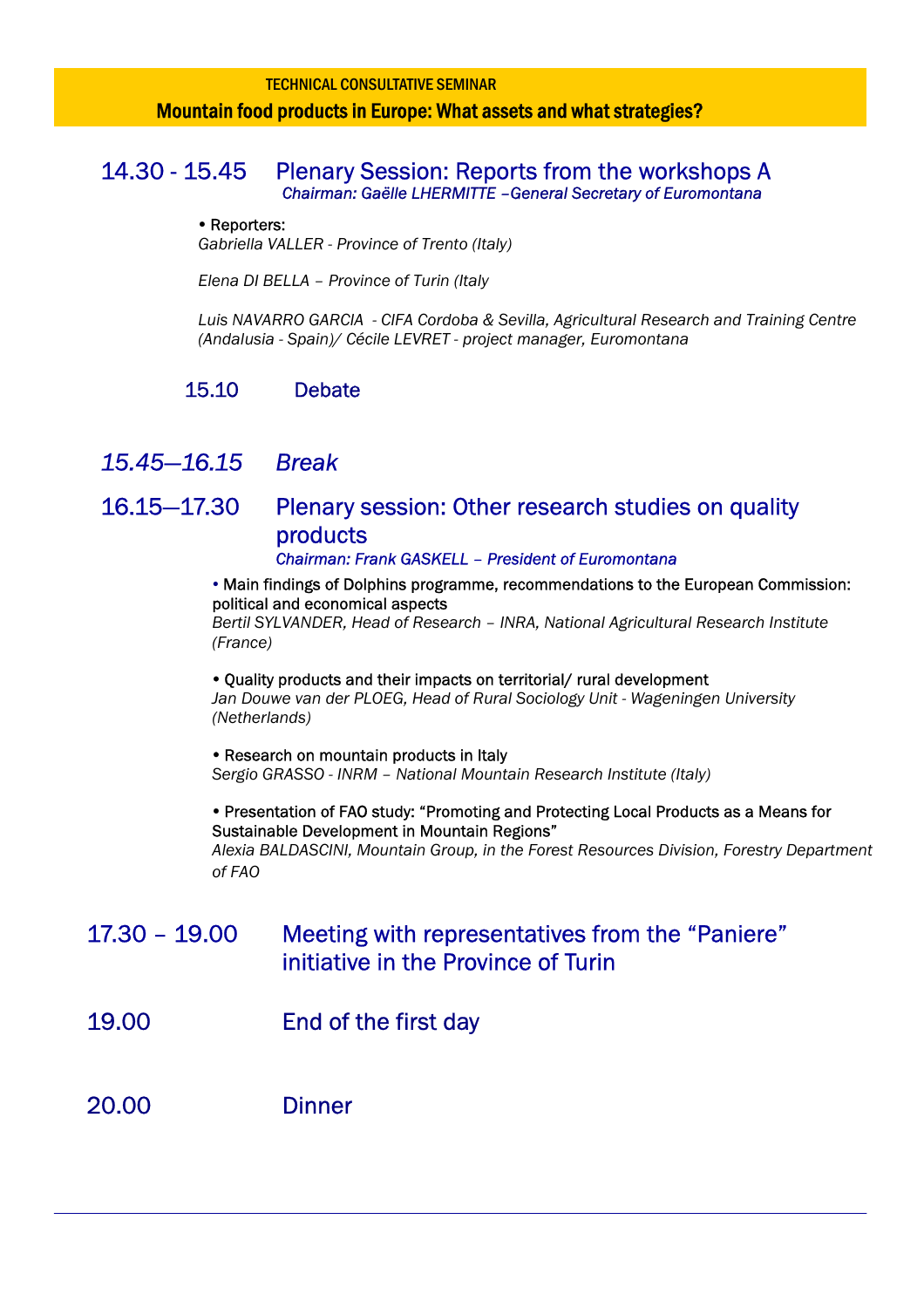| <b>FRIDAY 13 FEBRUARY</b> | <b>TECHNICAL CONSULTATIVE SEMINAR</b>                              |
|---------------------------|--------------------------------------------------------------------|
| 2004                      | Mountain food products in Europe: What assets and what strategies? |

## 9.00—9.45 Plenary session: Presentation of two policies relating to mountain products identification Chairman: Marco BELLION - Assessor for Mountain and Agriculture, Province of Turin

#### • What considerations led to the Italian government's involvement in support of mountain products?

*Teresio DELFINO – Vice Minister – Italian Ministry for Agriculture policy* 

#### y What are the anticipated effects of the French Mountain Decree on mountain area economies?

*Marie-Lise MOLINIER - Head of Unit on quality designations and organic production— French Ministry of Agriculture*

## 9.45 - 10.30 Plenary session: To develop further the outputs from the project *Chairman: Frank GASKELL – President of Euromontana*

• An online information resource for the development of mountain food products *Kevin GRUER - Highlands and Islands Enterprise (UK—Scotland)* 

• Outline of strategic options for the development of quality mountain food products in Europe *Emmanuel MINGASSON – SUACI, Rural Development Institute in Savoy (France)*

## *10.30 – 11.00 Coffee break*

## 11.00—13.00 Workshops B: Key outputs of the project

y Workshop B.1- B2: Online resource: What information for what users? *(in English/ French Italian)* 

*Moderator: Kevin GRUER - Highlands and Islands Enterprise (UK—Scotland)* 

#### y Workshop B.3: Analysis of strategic options for the development of quality mountain food products in Europe *(in English/Italian)*

*Moderator: Jan Douwe van der PLOEG, Head of Rural Sociology Unit - Wageningen University (Netherlands)* 

y Workshop B.4: Analysis of strategic options for the development of quality mountain food products in Europe *(in French/Italian) Moderator: Bertil SYLVANDER, Head of Research – INRA, National Agricultural Research Institute (France)* 

*13.00 – 14.30 Buffet of typical products from the Province of Turin*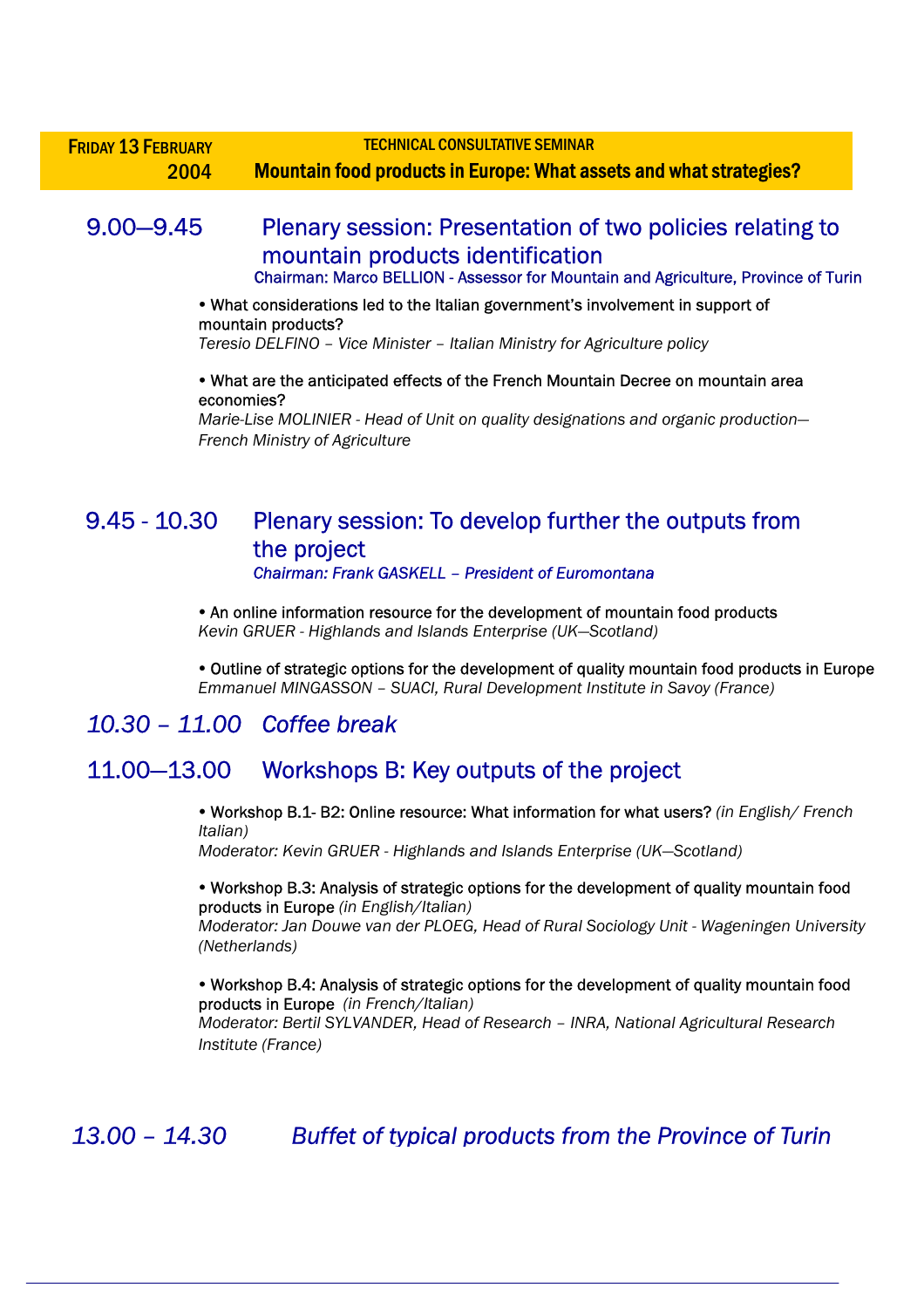PUBLIC SESSION

Towards better communication and promotion of mountain food products in Europe?

## 14.30—15.00 Plenary session: Workshop reports

*Chairman: Frank GASKELL – President of Euromontana* 

• An online resource for European quality mountain food products: What information for what users?

*Reporter: Cécile LEVRET, Project Manager, Euromontana* 

• Analysis of strategic options for the development of quality mountain food products in Europe

*Reporter: Gaëlle LHERMITTE, General Secretary, Euromontana*

## 15.00 – 16.30 Plenary session: Intervention *Chairman: Frank GASKELL – President of Euromontana*

- y *Isabelle PEUTZ, Head of Unit Agricultural Product Policy DG Agri*
- Marco BELLION, Assessor for Mountain and Agriculture, Province of Turin
- y *Roberto VAGIONE, Assessor from the Piemont Region*

16.00 Debate

- 16.30 17.00 Conclusions *Frank GASKELL – President - Euromontana*
- 17.00 End of the seminar